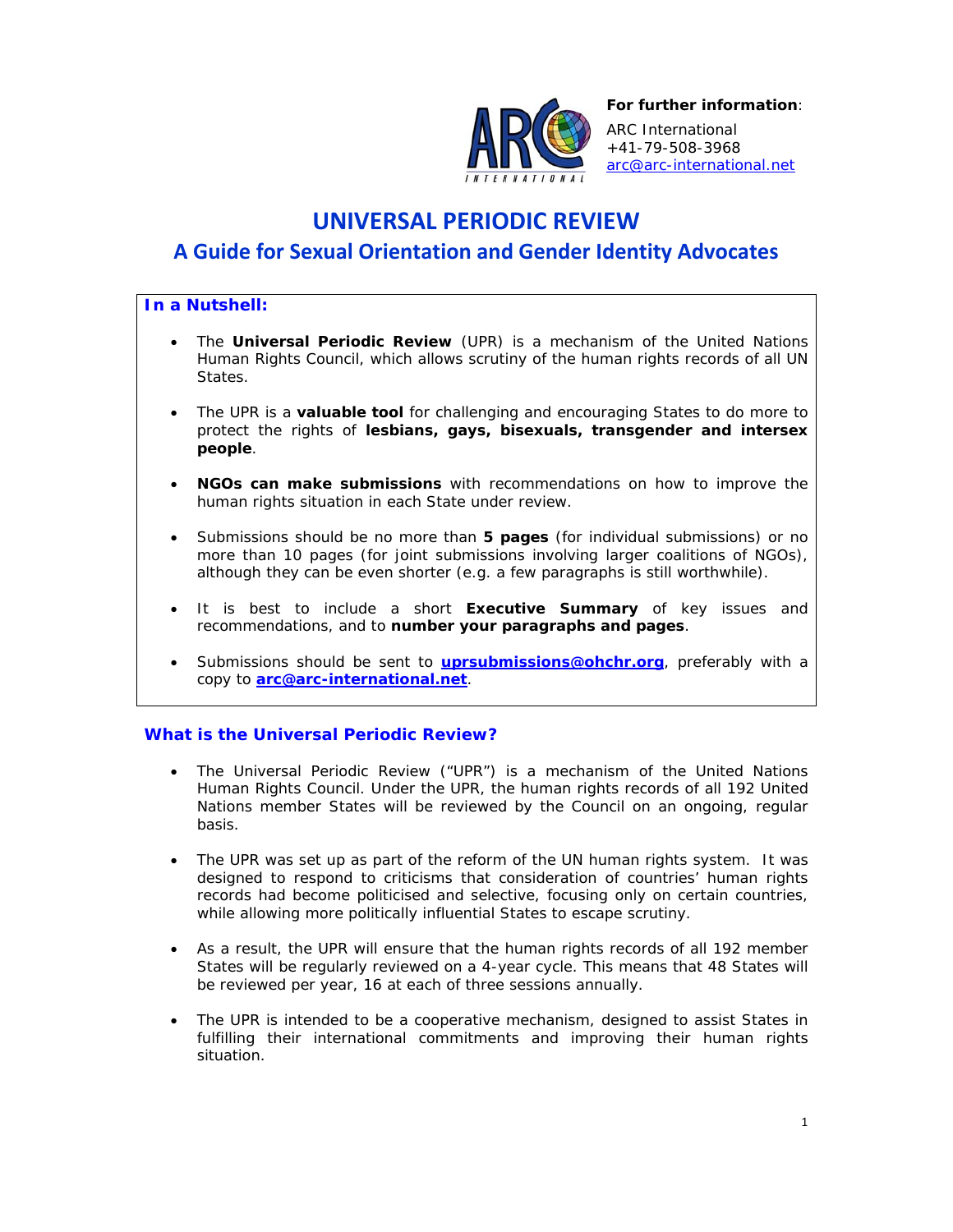### *Why does the UPR matter to advocates working on sexual orientation and gender identity issues?*

- In countries around the world, human rights violations based on sexual orientation and gender identity are all too common. These include use of the death penalty, criminal sanctions, torture, disappearances, denials of freedom of expression and assembly, denial of refugee or asylum claims, and discrimination in access to health care, employment, education and housing.
- A report prepared for ILGA, the International Lesbian and Gay Association, indicates that over 80 States and territories continue to impose criminal sanctions against consensual same-sex relations, with 7 States maintaining the death penalty: http://tinyurl.com/394gpx. A further ILGA report also summarises positive developments in a diverse range of countries, including antidiscrimination legislation, and same-sex relationship recognition: http://tinyurl.com/3ckd36.
- The UPR is already proving to be a valuable tool for enhancing international attention and response to human rights violations based on sexual orientation and gender identity. During the first two UPR sessions recently completed, recommendations raised with States included decriminalization of homosexuality, ending impunity for killings based on sexual orientation and gender identity, ensuring that those who mistreat sexual minorities in detention are punished, including sexual orientation and gender identity in human rights legislation, developing HIV/AIDS programmes for men who have sex with men and improving access to retroviral treatments for vulnerable groups, respecting freedom of expression and association in the context of Pride parades, introducing sensitivity and awareness programmes, including for police and judges, providing LGBTI refugees with asylum if they face persecution in their country of origin, treating same-sex relationships equally, and using the *Yogyakarta Principles on the Application of International Human Rights Law in relation to Sexual Orientation and Gender Identity* as a guide to government policy-making.
- These recommendations were based upon materials submitted by NGOs working at the national level, providing these groups with an important opportunity to hold their governments accountable for their human rights records in an international forum.
- Some States are willing to be supportive, but could benefit from guidance on the steps needed to improve their human rights situation. Other States are indifferent or hostile, in which case increased international scrutiny can draw attention to human rights violations and help to generate international pressure to remedy them.
- The UPR affords a unique opportunity to raise awareness of the many human rights violations experienced on the grounds of sexual orientation and gender identity. It gives us an opportunity to highlight our concerns, strengthen alliances, foster positive developments, build international support, and make concrete recommendations for change.

#### *What's the process? How can we be involved?*

Non-governmental organisations (NGOs) have a number of opportunities to be involved throughout the UPR process, which has several steps: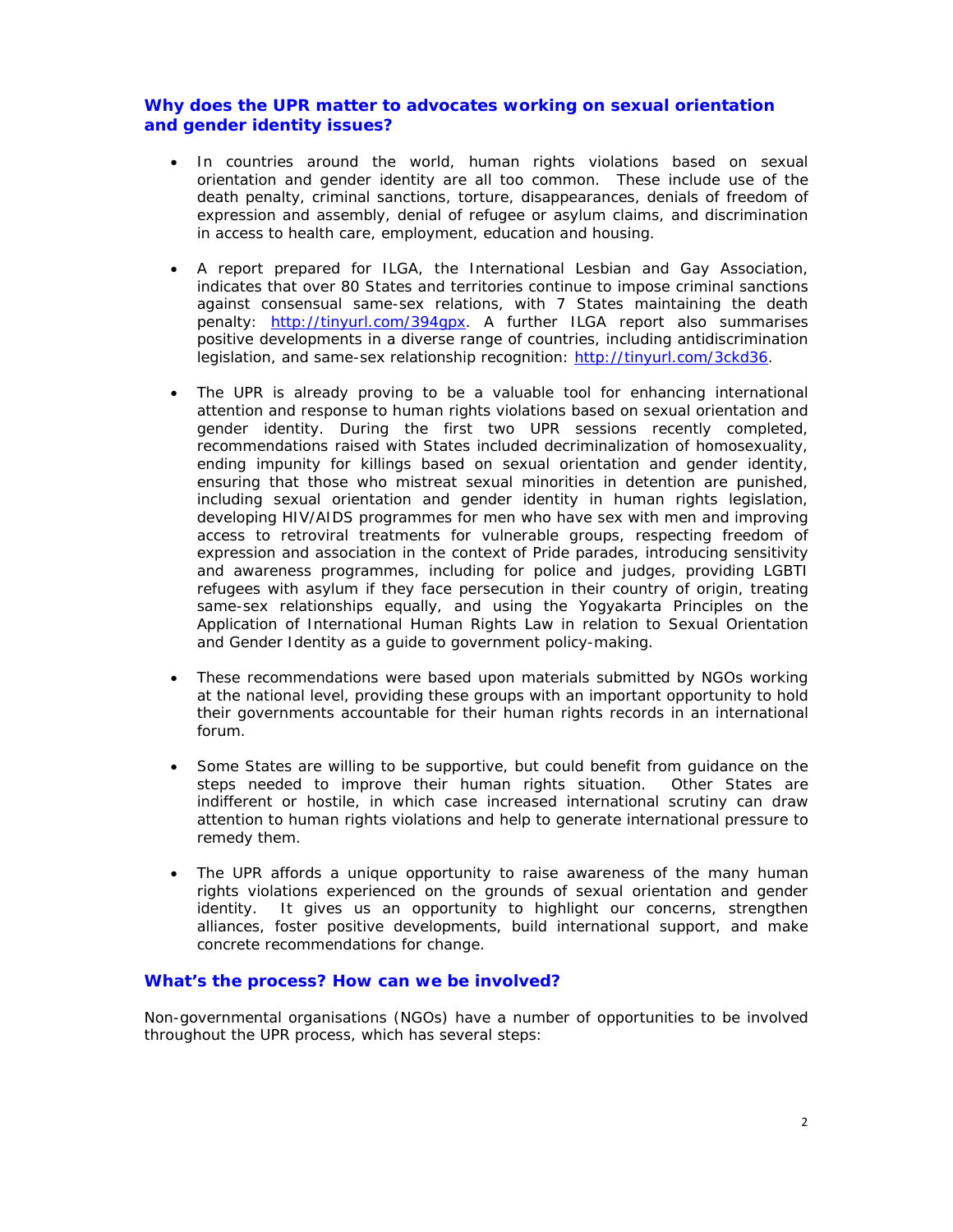- **Submission of Materials**: Non-governmental organisations, human rights defenders, academic institutions and others have the opportunity to submit materials concerning countries under review;
- **OHCHR compilation**: The Office of the High Commissioner for Human Rights will prepare a 10-page report summarising all such materials, as well as a further 10 page summary of relevant information contained in the reports of treaty bodies, UN Special Procedures and other UN documents;
- **National consultations**: The State under review is encouraged (but not required) to hold national consultations with all relevant stakeholders to assist it in preparing its own report. NGOs can urge the State to hold consultations, invite government representatives to community consultations, and ensure an active dialogue with the State as it prepares its report;
- **State report**: The State will then submit its own 20-page report, outlining the consultation process, the national constitutional and statutory frameworks, international obligations, human rights achievements, best practices, challenges and constraints, and key national priorities, initiatives and commitments that the State intends to undertake to improve its human rights situation. This report must be submitted in time for circulation at least 6 weeks before the review;
- **Working Group dialogue**: A Working Group consisting of all 47 member States of the Human Rights Council, and chaired by the Council President, will then conduct a 3-hour interactive dialogue in Geneva with the State concerned. Observer States will also be able to participate; NGOs will be able to attend the dialogue, but not speak. NGOs may, however, organise informal briefings, make materials available, and encourage States on the Working Group to raise particular concerns and make recommendations;
- **Outcome Report and Recommendations**: Three Rapporteurs, drawn from three of the five UN geographical groups (including the region of the State under review, if requested) will prepare a report summarising the dialogue, recommendations and conclusions. NGOs have an important opportunity to lobby governments to accept key recommendations prior to adoption of the final report;
- **Adoption of Report by Human Rights Council**: The final report will be considered by the full plenary of the Human Rights Council, during a 1-hour slot dedicated to this purpose. The State under review will have the opportunity to express its views, and to indicate its position on each recommendation made during the Working Group dialogue. NGOs are also able to make general comments prior to the adoption of the final report;
- **Follow-up**: The State concerned is responsible for implementing the recommendations, along with other relevant stakeholders. Vigorous NGO participation in follow-up activities – perhaps in partnership with mainstream human rights organisations or national human rights institutions - can help publicise and promote action on the recommendations. At its next review the State will be required to report on its implementation of the recommendations.

#### *How do we prepare a submission?*

- Just submit a short memo to UPRsubmissions@ohchr.org (preferably with a copy to arc@arc-international.net to help us with monitoring and follow-up advocacy).
- Submissions need not be long or complicated. The maximum is 5 pages (for individual submissions), or 10 pages (for joint submissions involving larger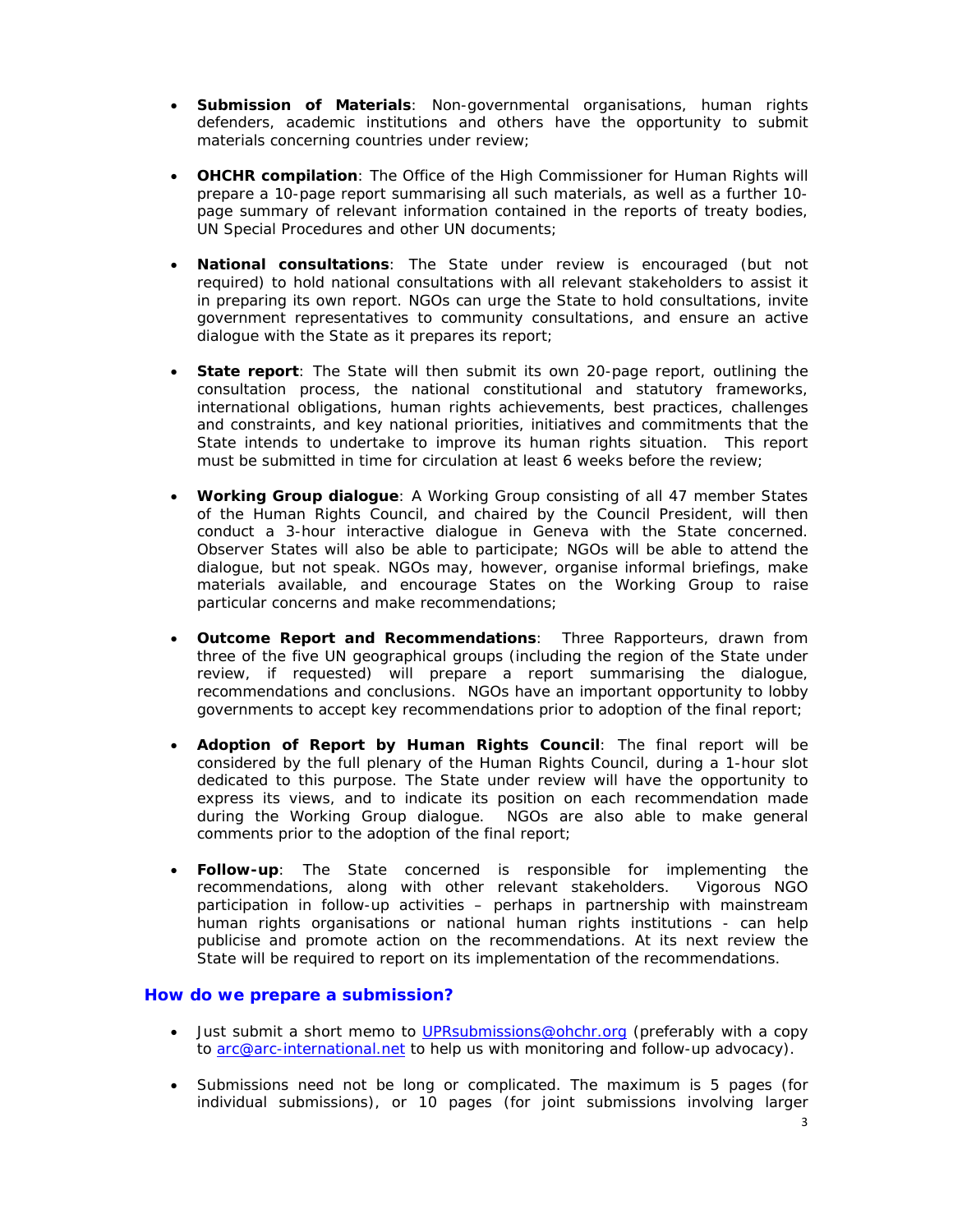coalitions of NGOs), but you can send in even a single page or an e-mail of a few paragraphs outlining key concerns. You can also attach more detailed supporting material if desired.

- It is best to include a short Executive Summary of key issues and recommendations, and to number your paragraphs and pages.
- An information note to assist NGOs in developing submissions has been prepared by the Office of the High Commissioner for Human Rights (OHCHR) and is available at: http://www.ohchr.org/EN/HRBodies/UPR/Pages/NoteNGO.aspx

and technical guidelines are available at: http://www.ohchr.org/EN/HRBodies/UPR/Pages/TechnicalGuide.aspx

- NGOs are also encouraged to follow the structure of the Council Guidelines for State reports, available at: http://ap.ohchr.org/documents/E/HRC/decisions/A\_HRC\_DEC\_6\_102.pdf
- All submissions are required to be "credible and reliable", so it's a good idea to be specific in referencing discriminatory laws, document any concerns or attach supporting materials or reports. Avoid personal opinions or allegations that may be challenged as unverifiable. Your submissions and any accompanying materials do not need to be lengthy, so long as they are clear and substantiated.
- The OHCHR has requested that materials be submitted in English, French or Spanish, where possible.
- It is clear that NGOs with accreditation by the UN's Economic and Social Council (sometimes called "ECOSOC status") can make written submissions. The OHCHR has advised, however, that your organisation does not need to have ECOSOC status to submit information. Joint NGO submissions are encouraged, and it may strengthen your submission if it is prepared in collaboration with other NGOs, particularly ones with ECOSOC status.

An increasing number of NGOs working on sexual orientation and gender identity issues have recently been successful in obtaining ECOSOC status. For example, ILGA Europe has indicated that it is willing to use its ECOSOC status to help support UPR submissions jointly with other NGOs.

#### *What can be included in our submission?*

- The UPR is intended to be a "cooperative" process, highlighting best practices as well as challenges in the fulfilment of States' international human rights obligations. You should certainly identify human rights concerns in your country, but it may also be helpful to note any positive developments.
- For each point that you raise, try to include recommendations for concrete steps that could be taken by the State to improve the human rights situation (e.g., you might recommend that a criminal provision be repealed, that police receive sensitivity training on LGBTI issues, that "sexual orientation" or "gender identity" be included in human rights legislation, that your Human Rights Commission develop educational materials for employers on workplace discrimination, that your government apply the *Yogyakarta Principles* as a guide to State policymaking etc).